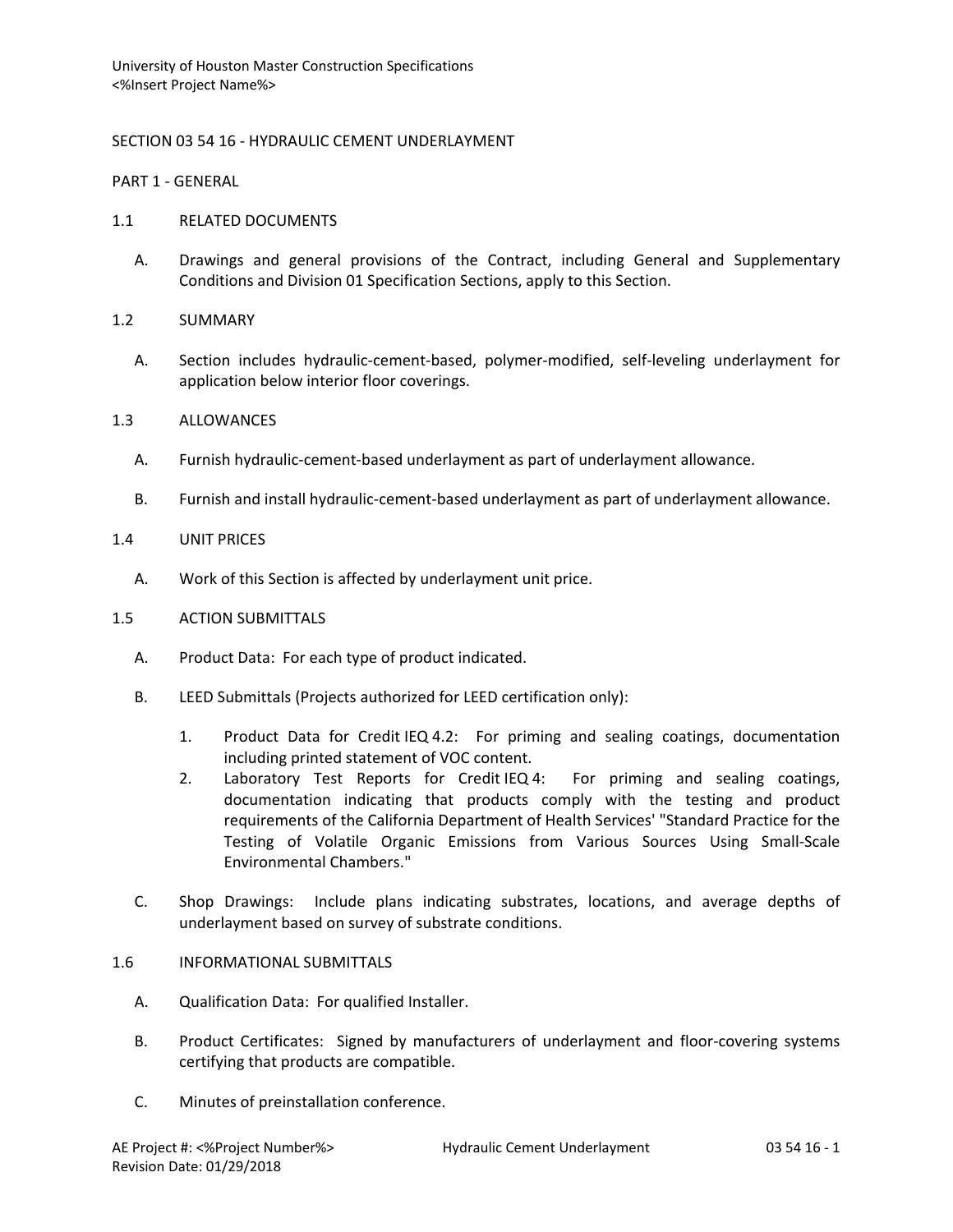## 1.7 QUALITY ASSURANCE

- A. Installer Qualifications: Installer who is approved by manufacturer for application of underlayment products required for this Project.
- B. Product Compatibility: Manufacturers of underlayment and floor-covering systems certify in writing that products are compatible.
- C. Fire-Resistance Ratings: Where indicated, provide hydraulic-cement underlayment systems identical to those of assemblies tested for fire resistance per ASTM E 119 by a qualified testing agency. Identify products with appropriate markings of applicable testing agency.
	- 1. Indicate design designations from UL's "Fire Resistance Directory" or from the listings of another qualified testing agency.
- D. Sound Transmission Characteristics: Where indicated, provide hydraulic-cement underlayment systems identical to those of assemblies tested for STC and IIC ratings per ASTM E 90 and ASTM E 492 by a qualified testing agency.
- E. Preinstallation Conference: Conduct conference at [**Project site**] <**Insert location**>.
- 1.8 DELIVERY, STORAGE, AND HANDLING
	- A. Store materials to comply with manufacturer's written instructions to prevent deterioration from moisture or other detrimental effects.

#### 1.9 PROJECT CONDITIONS

- A. Environmental Limitations: Comply with manufacturer's written instructions for substrate temperature, ventilation, ambient temperature and humidity, and other conditions affecting underlayment performance.
	- 1. Place hydraulic-cement-based underlayments only when ambient temperature and temperature of substrates are between 50 and 80 deg F.

#### 1.10 COORDINATION

A. Coordinate application of underlayment with requirements of floor-covering products and adhesives, to ensure compatibility of products.

# PART 2 - PRODUCTS

# 2.1 HYDRAULIC-CEMENT-BASED UNDERLAYMENTS

A. Underlayment: Hydraulic-cement-based, polymer-modified, self-leveling product that can be applied in minimum uniform thickness of 1/4 inch and that can be feathered at edges to match adjacent floor elevations.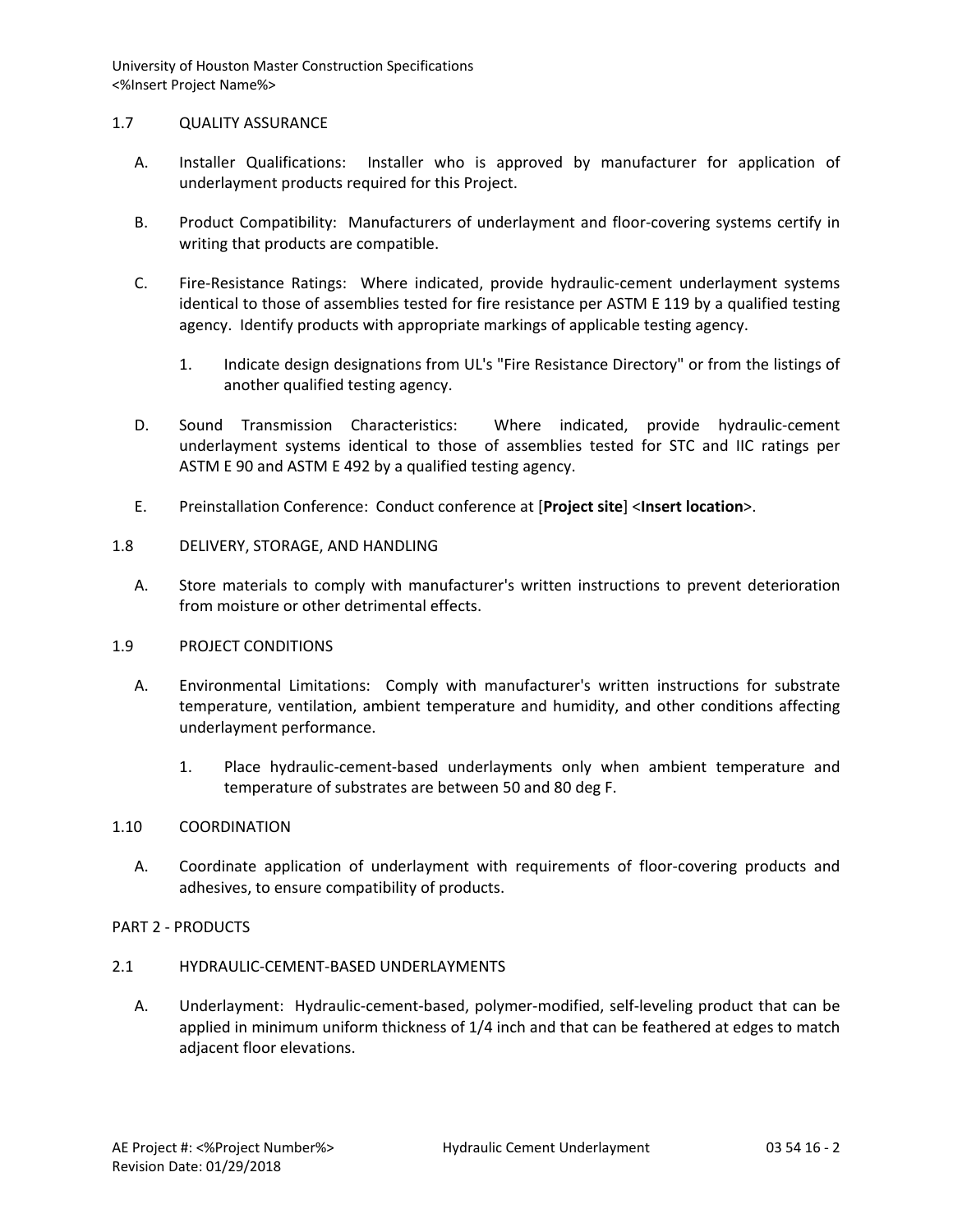- 1. Basis of Design Product: Subject to compliance with requirements, provide K-15 Self-Levelling Underlayment Concrete by Ardex, Aliquippa, PA, or a comparable product by one of the following :
	- a. [Bonsal American, an Oldcastle company;](http://www.specagent.com/LookUp/?uid=123456818024&mf=04&src=wd) ProSpec Level Set 200 www.bonsal.com
	- b. [Dayton Superior Corporation;](http://www.specagent.com/LookUp/?uid=123456817953&mf=04&src=wd) LeveLayer. www.daytonsuperior.com
	- c. Substitutions: See Section 01 25 00 Product Requirements.
- 2. Cement Binder: ASTM C 150, portland cement, or hydraulic or blended hydraulic cement as defined by ASTM C 219.
- 3. Compressive Strength: Not less than 4000 psi at 28 days when tested according to ASTM C 109/C 109M.
- 4. Underlayment Additive: Resilient-emulsion product of underlayment manufacturer, formulated for use with underlayment when applied to substrate and conditions indicated.
- B. Aggregate: Well-graded, washed gravel, 1/8 to 1/4 inch; or coarse sand as recommended by underlayment manufacturer.
	- 1. Provide aggregate when recommended in writing by underlayment manufacturer for underlayment thickness required.
- C. Water: Potable and at a temperature of not more than 70 deg F.
- D. Reinforcement: For underlayment applied to wood substrates, provide galvanized metal lath or other corrosion-resistant reinforcement recommended in writing by underlayment manufacturer.
- E. Primer: Product of underlayment manufacturer recommended in writing for substrate, conditions, and application indicated.
	- 1. Primer shall have a VOC content of 200 g/L or less when calculated according to 40 CFR 59, Subpart D.
	- 2. Primer shall comply with the testing and product requirements of the California Department of Health Services' "Standard Practice for the Testing of Volatile Organic Emissions from Various Sources Using Small-Scale Environmental Chambers."
- F. Corrosion-Resistant Coating: Recommended in writing by underlayment manufacturer for metal substrates.
	- 1. Coating shall have a VOC content of 250 g/L or less when calculated according to 40 CFR 59, Subpart D.
	- 2. Coating shall comply with the testing and product requirements of the California Department of Health Services' "Standard Practice for the Testing of Volatile Organic Emissions from Various Sources Using Small-Scale Environmental Chambers."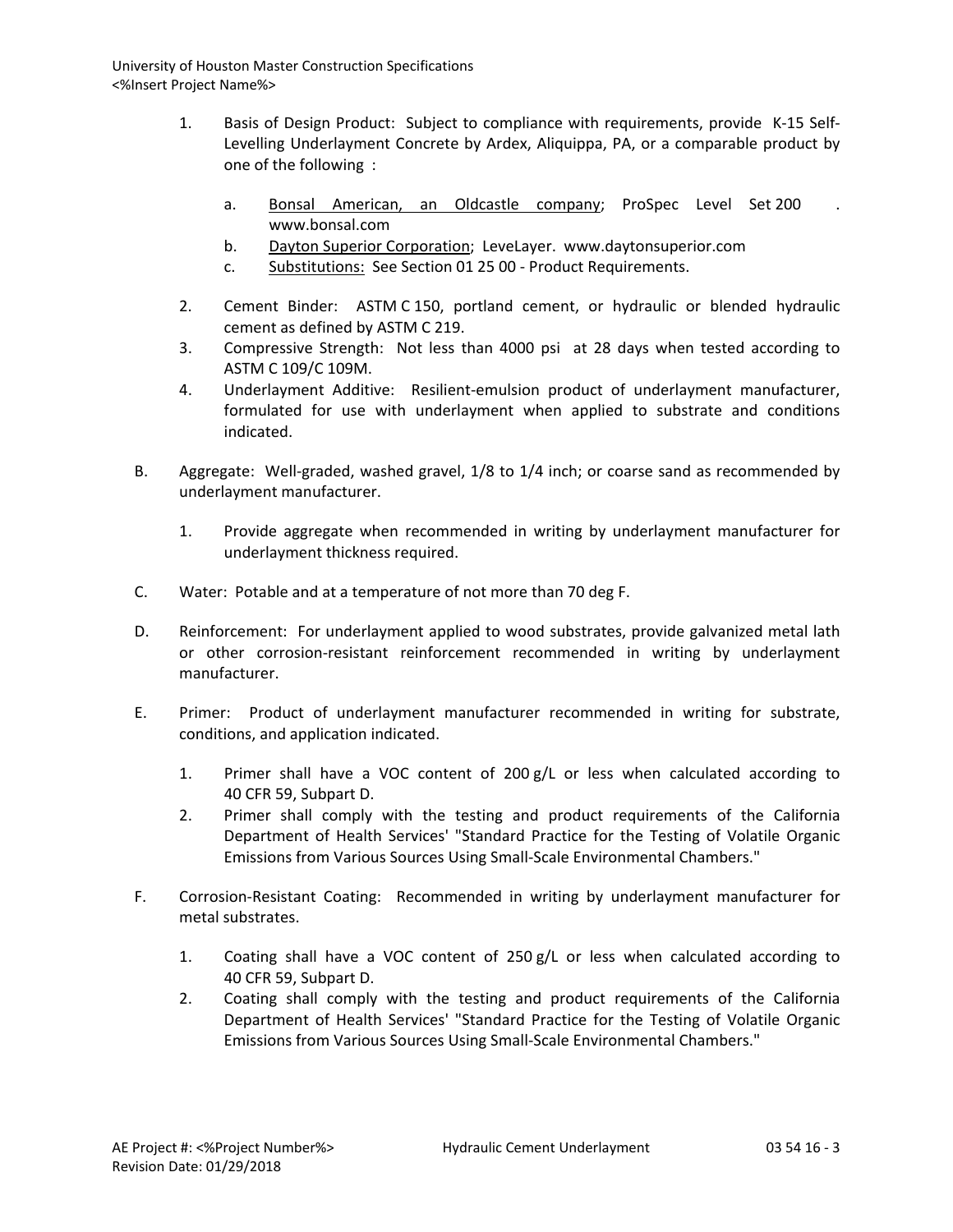# PART 3 - EXECUTION

## 3.1 EXAMINATION

- A. Examine substrates, with Installer present, for conditions affecting performance.
	- 1. Proceed with application only after unsatisfactory conditions have been corrected.

## 3.2 PREPARATION

- A. General: Prepare and clean substrate according to manufacturer's written instructions.
	- 1. Treat nonmoving substrate cracks according to manufacturer's written instructions to prevent cracks from telegraphing (reflecting) through underlayment.
	- 2. Fill substrate voids to prevent underlayment from leaking.
- B. Concrete Substrates: Mechanically remove, according to manufacturer's written instructions, laitance, glaze, efflorescence, curing compounds, form-release agents, dust, dirt, grease, oil, and other contaminants that might impair underlayment bond.
	- 1. Moisture Testing: Perform anhydrous calcium chloride test, ASTM F 1869. Proceed with installation only after substrates do not exceed a maximum moisture-vapor-emission rate of [**3 lb of water/1000 sq. ft.**] <**Insert value**> in 24 hours.
- C. Wood Substrates: Mechanically fasten loose boards and panels to eliminate substrate movement and squeaks. Sand to remove coatings that might impair underlayment bond and remove sanding dust.
	- 1. Install underlayment reinforcement recommended in writing by manufacturer.
- D. Metal Substrates: Mechanically remove, according to manufacturer's written instructions, rust, foreign matter, and other contaminants that might impair underlayment bond. Apply corrosion-resistant coating compatible with underlayment if recommended in writing by underlayment manufacturer.
- E. Nonporous Substrates: For ceramic tile, quarry tile, and terrazzo substrates, remove waxes, sealants, and other contaminants that might impair underlayment bond, and prepare surfaces according to manufacturer's written instructions.
- F. Adhesion Tests: After substrate preparation, test substrate for adhesion with underlayment according to manufacturer's written instructions.
- G. Sound Control [**Mat**] [**and**] [**Board**]: Install sound control materials according to manufacturer's written instructions.
	- 1. Do not install mechanical fasteners that penetrate through the sound control materials.